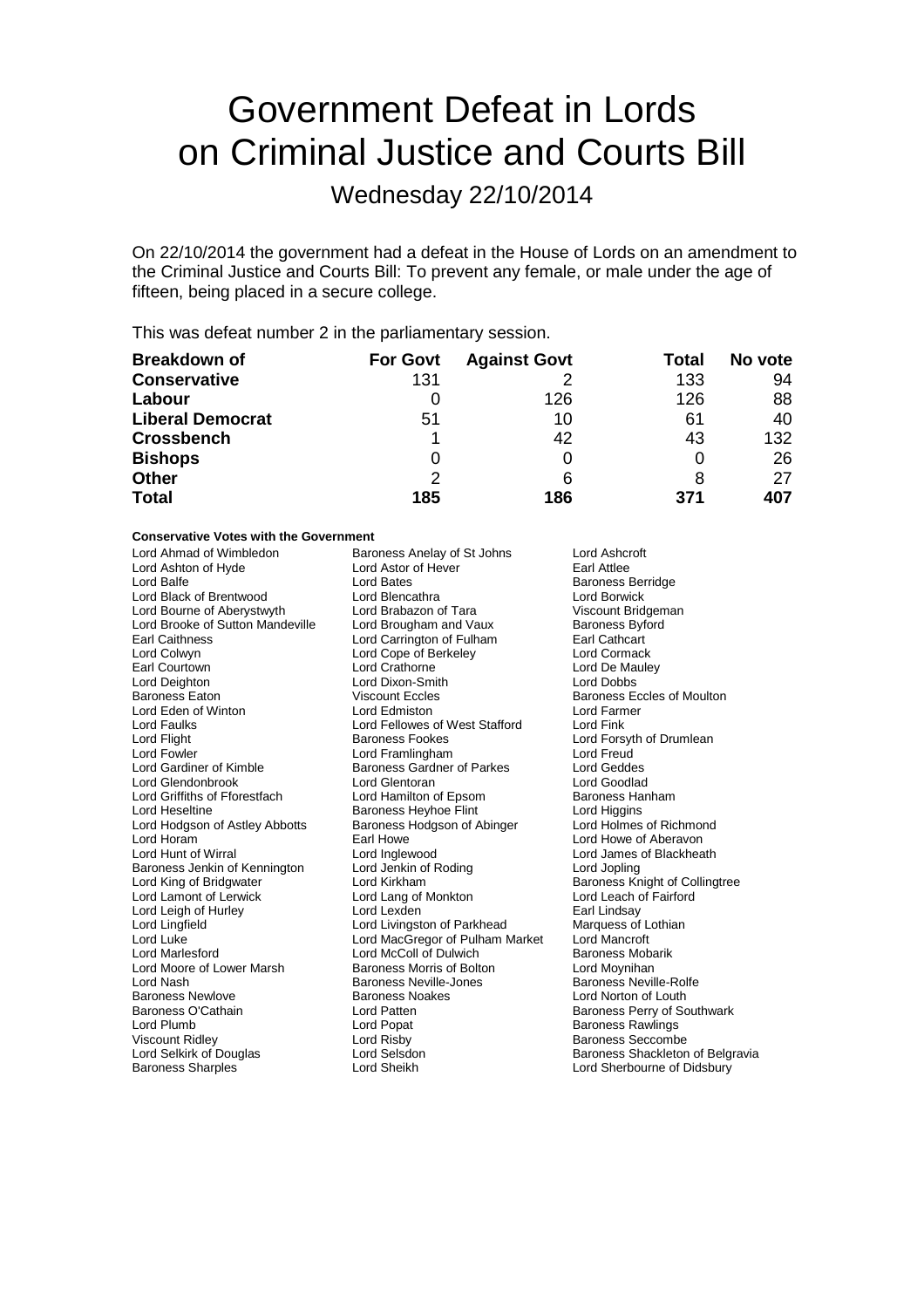Lord Taylor of Holbeach Lord Trefgarne<br>
Lord True<br>
Lord Tugendhat Lord True Lord Tugendhat Miscount Ullswater<br>
Lord True Lord Tugendhat Lord Wasserman<br>
Lord Wakeham Lord Wasserman Lord Wei Lord Wakeham<br>Baroness Wheatcroft **Chamber Baroness Wilcox** Lord Wolfson of Sunningdale

Baroness Shields Earl Shrewsbury Lord Spicer Baroness Wilcox **Baroness Williams of Trafford**<br>Viscount Younger of Leckie

Lord Stewartby **Baroness Stowell of Beeston**<br>
Lord Trefgarne **Baroness Stowell of Beeston** 

#### **Conservative Votes against the Government** Lord Whitby

### **Labour Votes with the Government**

### **Labour Votes against the Government**

Lord Bassam of Brighton Lord Berkeley<br>
Lord Bragg<br>
Lord Brennan Lord Brookman Lord Campbell-Savours<br>
Lord Clark of Windermere Lord Clinton-Davis Baroness Donaghy Lord Donoughue Baroness Donaghy<br>Lord Dubs Baroness Lord Elder Baroness Gale<br>
Lord Gordon of Strathblane<br>
Baroness Goudie<br>
Baroness Goudie Lord Haworth **Baroness Hayter of Kentish Town**<br>
Baroness Henig **Frimma**<br>
Baroness Henig **Frimma**<br>
Lord Hollick Baroness King of Bow Baroness Kinnock of Holyhead<br>
Lord Kirkhill<br>
Lord Knight of Weymouth Baroness Morgan of Ely Baroness Morris of Aberavon<br>
Lord Morris of Aberavon<br>
Baroness Nye Lord Plant of Highfield Lord Ponsonby of Shulbrede<br>
Baroness Prosser Baroness Quin Baroness Rebuck Lord Reid of Cardowan<br>Lord Rooker Lord Rosser Lord Watson of Invergowrie Lord West of Baroness Whitaker **bluest** contained Baroness Whitaker Baroness Whitaker <br>
Lord Whitaker Lord Whitty Lord Whitty<br>
Lord Wood of Anfield Baroness Worthingtor<br>
Baroness Worthingtor

Baroness Adams of Craigielea Lord Anderson of Swansea Lord Bach<br>
Lord Bassam of Brighton Lord Berkelev<br>
Lord Bassam of Brighton Lord Berkelev Lord Bragg **Lord Brennan** Lord Brennan Lord Brooke of Alverthorpe<br>
Lord Brookman **Lord Campbell-Savours** Lord Carter of Coles Lord Clark of Windermere Lord Clinton-Davis Lord Collins of Highbury<br>
Baroness Corston Baroness Crawley Lord Davies of Coity Baroness Corston **Baroness Crawley** Lord Davies of Coity<br>
Lord Davies of Oldham **Baroness Dean of Thornton-le-Fylde** Lord Desai Baroness Dean of Thornton-le-Fylde Lord Desai<br>Lord Donoughue Baroness Drake Lord Dubs Lord Elder Elder Baroness Farrington of Ribbleton<br>
Lord Faulkner of Worcester Lord Foster of Bishop Auckland Lord Foulkes of Cumnock Lord Faulkner of Worcester Lord Foster of Bishop Auckland Lord Foulkes c<br>Baroness Gale Cumnock Baroness Gibson of Market Rasen Lord Glasman Lord Gordon of Strathblane **Baroness Goudie Corporation** Baroness Gould of Potternewton<br>
Lord Haroness Gould of Potternewton<br>
Lord Harrison Viscount Hanworth **Collact Lord Harris of Haringey** Lord Harrison<br>
Lord Haworth **Collact Hartis Collact Hartis Corporate Hartis** Lord Harrison<br>
Lord Haworth **Collact Hartis Collact Hartis Collact Hartis Collact Hartis Coll** Baroness Henig Lord Hollick (Baroness Hollis of Heigham<br>
Lord Howarth of Newport Baroness Howells of St Davids Lord Howie of Troon Baroness Howells of St Davids<br>
Lord Hughes of Woodside<br>
Lord Hunt of Kings Heath Lord Hoyle **Lord Hughes of Woodside** Lord Hunt of Chesterton **Lord Hunt Cord Hunt of Chesterton** Lord Jones Lord Hunt of Chesterton Lord Irvine of Lairg<br>
Lord Judd<br>
Lord Judd Cord Kennedy of Southwark Lord Kestenbaum Lord Judd United Southwark Lord Kestenbaum Lord Kennedy of Southwark Lord Kestenbaum Lord Kinnock Baroness Kinnock of Holyhead Lord Kinnock Lord Kirkhill Lord Knight of Weymouth Baroness Lawrence of Clarendon<br>Lord Lea of Crondall Lord Lipsey Lord Lipsey Baroness Lister of Burtersett Lord Lea of Crondall Lord Lipsey Corress Lister of Burtersett<br>
Lord Lympne Corress Lister of Culkein<br>
Lord Lympne Culkein Lord Lympne Lord Macdonald of Tradeston Lord MacKer<br>
Baroness Mallalieu Baroness Massey of Darwen Lord Maxton Baroness Mallalieu **Baroness Massey of Darwen** Lord Maxton<br>
Lord McAvoy **Caroness McDonagh** Lord McFall of Alcluith Lord McAvoy Baroness McDonagh Lord McFall of Alcluith Baroness McIntosh of Hudnall Lord Mitchell Corp Lord Monks<br>Baroness Morgan of Elv Baroness Morris of Yardlev Lord Morris of Handsworth **Baroness Nye Lord O'Neill of Clackmannan**<br>
Lord Patel of Bradford<br>
Baroness Pitkeathley Lord Patel of Blackburn Lord Patel of Bradford Baroness Pitke<br>
Lord Plant of Highfield Lord Ponsonby of Shulbrede Lord Prescott Baroness Prosser **Baroness Access** Baroness Quin Baroness Ramsay of Cartvale<br>Baroness Rebuck **Baroness Baroness Contracts** Lord Richard Lord Richard Lord Rosser<br>
Baroness Scotland of Asthal
Baroness Sherlock Baroness Royall of Blaisdon<br>
Baroness Smith of Basildon<br>
Baroness Smith of Gilmorehill
Baroness Smith of Gilmorehill
Baroness Smith of Gilmorehill
Baroness Smith of Gilmorehil Baroness Smith of Gilmorehill Lord Snape<br>Lord Stevenson of Balmacara Lord Stone of Blackheath Lord Soley **Lord Stevenson of Balmacara** Lord Stone of Blackheath<br>Baroness Symons of Vernham Dean Baroness Taylor of Bolton Lord Taylor of Blackburn Baroness Symons of Vernham Dean Baroness Taylor of Bolton Lord Taylor of B<br>Lord Temple-Morris Lord Tomlinson Lord Tomlinson Lord Tunnicliffe Lord Temple-Morris Lord Tomlinson Lord Tunnicliffe Exaroness Turner of Camden Baroness Wall of New Baroness Wheeler<br>
Lord West of Spithead Baroness Wheeler

Baroness Worthington

# **Liberal Democrat Votes with the Government**

| Lord Addington<br>Lord Ashdown of Norton-sub-Hamdon                                                                                     |  |
|-----------------------------------------------------------------------------------------------------------------------------------------|--|
| Baroness Bonham-Carter of Yarnbury<br>Lord Burnett<br>Baroness Falkner of Margravine<br>Earl Glasgow<br>Lord Hussain<br>Baroness Kramer |  |

Baroness Bakewell of Hardington Mandeville Lord Bradshaw<br>
Baroness Doocey<br>
Lord Dykes<br>
Lord Dykes Baroness Doocey<br>
Baroness Garden of Frognal
Lord German Baroness Garden of Frognal<br>Baroness Grender Examples Jolly **Lord Jones of Cheltenham**<br> **Earl Mar and Kellie**<br> **Earl Mar and Kellie** Baroness Maddock

Lord Allan of Hallam<br>Baroness Benjamin

Baroness Humphreys